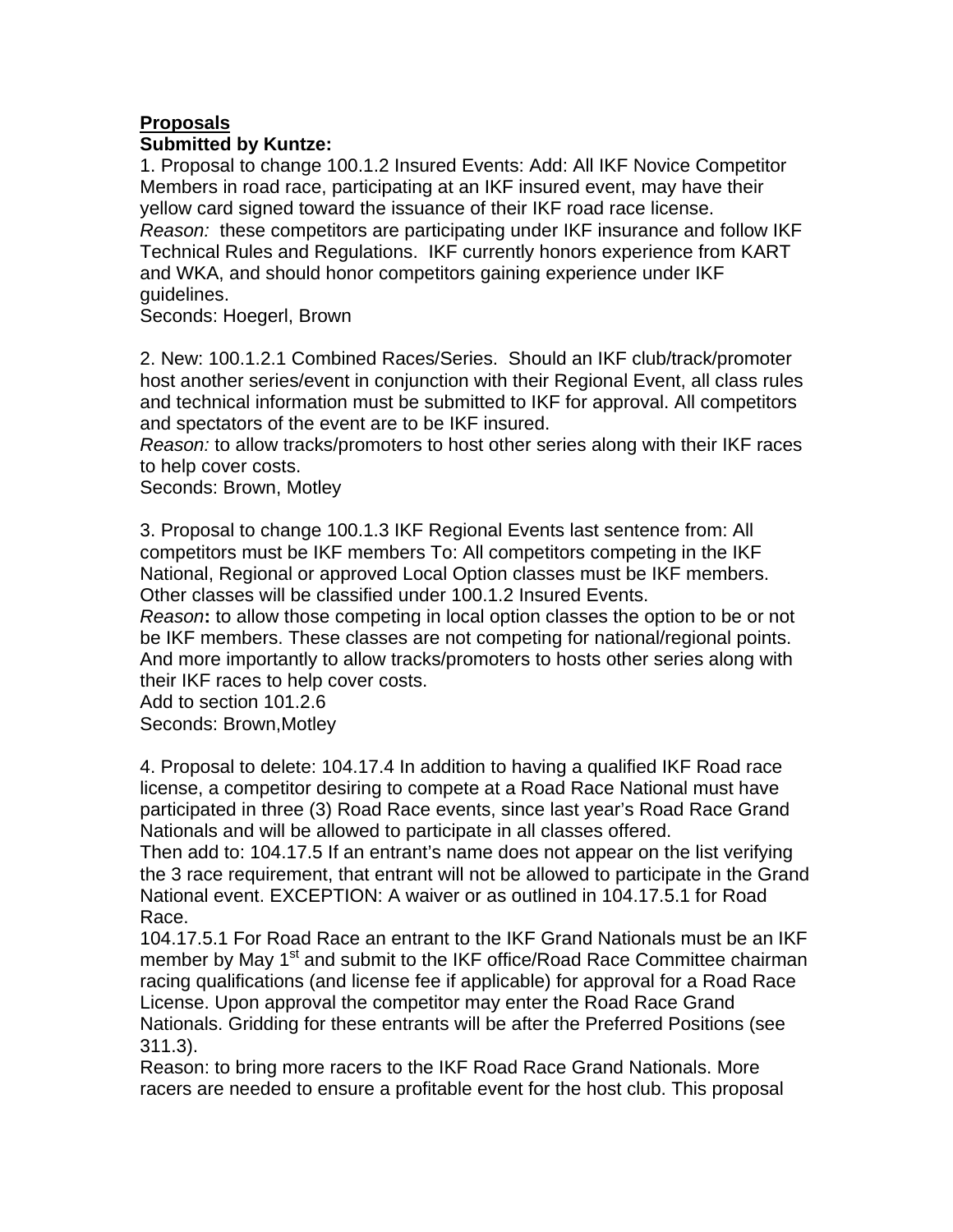also takes into effect qualifications of experienced racers who may not necessarily be road racers, but are more than qualified to compete. Seconds: Brown, Motley

### **Submitted by Pence:**

5. In all Divisions, any class that does not have min 3 entries in 2 consecutive GN shall be removed from the GN list Seconds: Hoegerl, Motley

6. In RR, any class that is chosen not to be run at 3 consecutive GN shall be removed from the GN list (excluding Junior classes) Seconds: Kuntze, Brown

7. Any TAG motor that is not represented in the Grand Nationals, Tag division or Road Race for 3 consecutive years be dropped from the TAG motor list Seconds: Brown, Motley

8. In 4 Cycle Speedway, allow Animal (with weight to be determined) in Masters class

Seconds: Hilger, Brown

## **Submitted by Hoegerl:**

9. Remove note at end of Section 402 of Speedway classes that states: No water-cooled

engines allowed in 2-cycle Speedway classes.

Reason: To allow the introduction of classes with water-cooled engines that are the current trend.

Seconds: Brown, Hilger

10. Remove two sentences in Section 617.12 Ignition, Yamaha: Ignition keys must fill slots in crankshaft and flywheel. Key width shall be .115 min. No-Go. Replace with: Key is required, but is a non-tech item.

Reason: This will put IKF in line with other organizations.

Seconds: Brown, Kuntze

11. Add to Section 603 general notes covering all 2-cycle engines, No ceramic ball

or any type of exotic design main bearings permitted. Remove wording non-tech throughout 600 section.

Reason, Current type of main bearings are not failing, and this will reduce the expense of racing.

Seconds: Brown, Motley